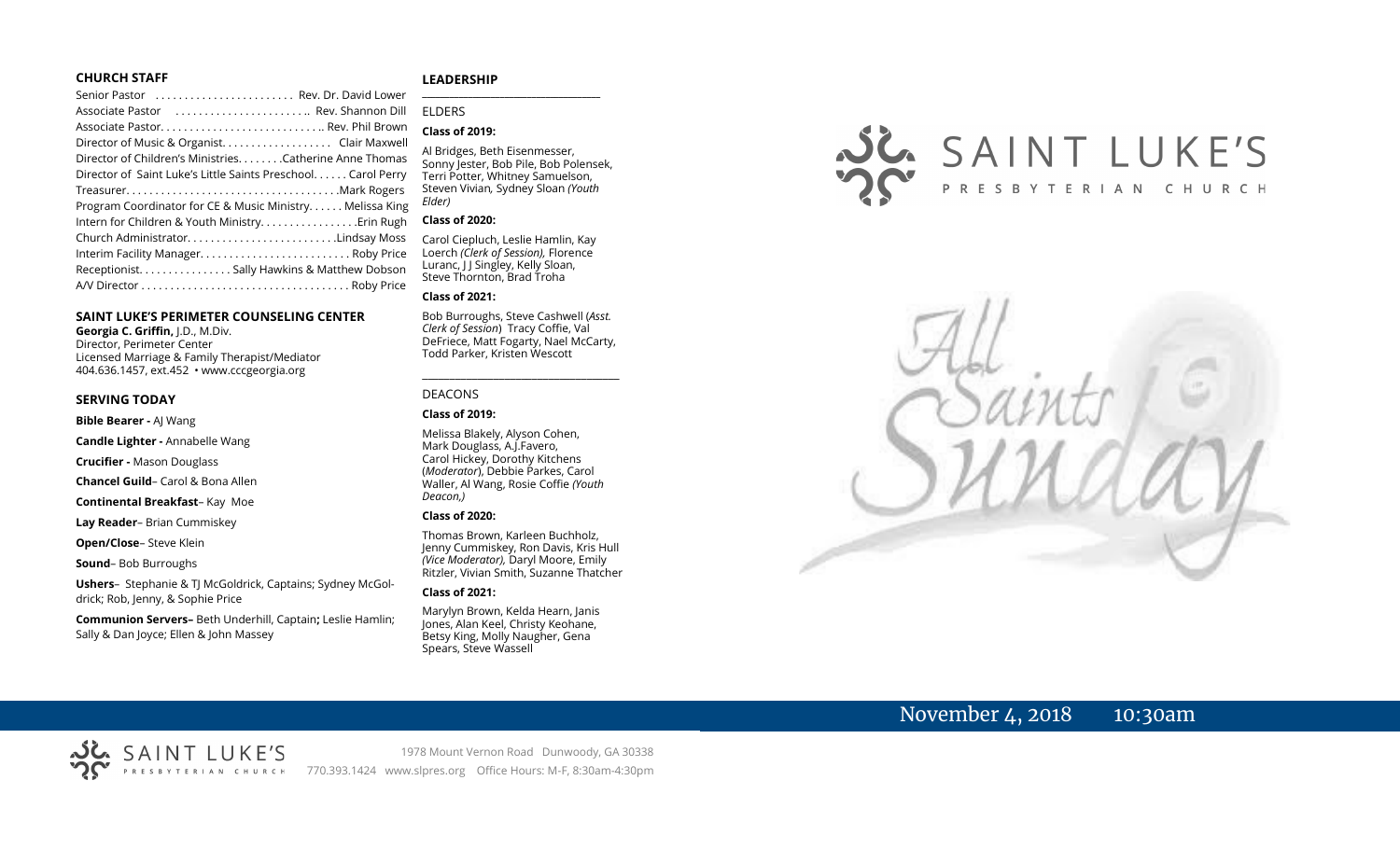

1978 Mount Vernon Road • Dunwoody, Georgia 30338 770.393.1424 • www.slpres.org

#### **November 4, 2018**

24th Sunday after Pentecost

#### **Liturgical Color:** White

*Liturgical colors can orient us to the season of the church year and help to engage the sense of sight in worship. White is used for Communion Sunday.*

#### **SUNDAY SCHEDULE**

8:15am Chapel Communion Service 9:15am Sunday School 10:30am Sanctuary Worship Service *Nursery available at all services and Sunday School.* 

#### MISSION

Responding to God's call and empowered by the Holy Spirit, we invite all to join us in knowing, serving, and sharing Jesus Christ here and around the world.

#### VISION

To be a beacon of faith, hope, and love– every member an active disciple in Christ's ministry.

## **WELCOME, GUESTS!**

We are delighted you are worshipping with us.

**DURING** the Welcome, please print the requested information on the Friendship Pad and pass the Friendship Pad down the pew.

**AFTER** the worship service, please join us outside the Sanctuary where our Pastors or a church officer will be available to answer questions and provide you with a loaf of freshly-baked bread.

**FOR MORE** information about our programs, ministries or membership, please contact one of our Pastors at 770.393.1424, or visit our website: slpres.org.

## **THAT ALL MAY WORSHIP**

**ASSISTIVE** A hearing loop is **ASSISTIVE** A hearing loop is accessible by switching hearing aids to  $\mathcal{D}$ T-coil. Also, large print hymnals and back cushions are available. Please contact an usher for further assistance.

**CHILDREN** are a precious part of our church family, and we welcome them in worship. Worship notebooks and tactile activities are available on the blue Worship Carts in the back of the sanctuary. Each week, children are invited to walk up for an age-appropriate message during "Tell Us Our Story." After that time, they may remain in worship, go to Faithful Friends (K-2nd) or go to child care (PreK and younger).

**SALVATION ARMY ANGEL TREE** — Angels needed! Make Christmas special for a needy child! Take a name from the Angel Tree, and use the suggestions to purchase items for that child. If you like, partner with another church member or family to purchase gifts. Unwrapped presents should be returned to the lobby by Friday, November 30. If you have questions, please contact Florence Luranc at [FHLuranc@comcast.net](mailto:FHLuranc@comcast.net) or 404-915-3148.

**CHRISTMAS POINSETTIAS** —You can help decorate the church *and* honor or remember a loved one by purchasing a poinsettia. Donation envelopes are in the pew boxes. \$15 per plant (please write poinsettias on the memo line). Names will be published in the bulletin on December 16. On January 6, plants may be taken home to enjoy! Questions? Contact Nancy Self, 404.237.6551 or nself@comcast.net.

#### **CHRISTMAS DINNER FOR ALL WOMEN—**

Please join your church friends for the annual Christmas Dinner and Service on **Monday, December 3rd,** hosted by Presbyterian Women (PW). Mingle in the lobby from 6-6:30pm, followed by a delicious dinner prepared by Chef Quentin, and concluding with a meaningful and beautiful candlelight communion service in the sanctuary. It is a lovely and memorable evening and the perfect way to get in the spirit for the Christmas season. **Please sign up in the lobby and invite local family and friends to join you.** You can note if you have a request to be seated with a friend in particular. \$15 per person. Checks can be made out to SL PW. Questions? Contact Stephanie McGoldrick at [tsmcgoldrick@gmail.com](mailto:tsmcgoldrick@gmail.com) or Jenny Troha at [jbtroha@bellsouth.net.](mailto:jbtroha@bellsouth.net)

#### **BETTER MARRIAGES RETREAT, FEBRUARY 8-**

**10** —Whether you are newly married wanting to know more about what's ahead, parents in the midst of busyness looking to reconnect, or just want to have a weekend away with your spouse, join us at Calloway Gardens for the Better Marriages retreat (February 8-10). You can stroll through the gardens, attend workshops designed to enrich your marriage, and meet great people! Register today! For details, email or call Bob and Christine Crutchfield at 770-364-8079 or [Gafrog01@hotmail.com.](mailto:Gafrog01@hotmail.com)

**BULLETIN/HIGHLIGHTS DEADLINE—**Please submit all information for the bulletin and/or Highlights on Monday. Announcements are reviewed by staff on Tuesdays and will be edited for space and content.

## **SAINT LUKE'S UPCOMING EVENTS MARK YOUR CALENDAR**

Sunday, November 11 Celebrate the Arts Family Promise Benefit Concert

Sunday, November 18 City of Dunwoody Electronics Recycling Event

Sunday, December 2 Cherry Log Christmas Carol

> Monday, December 3 PW Christmas Dinner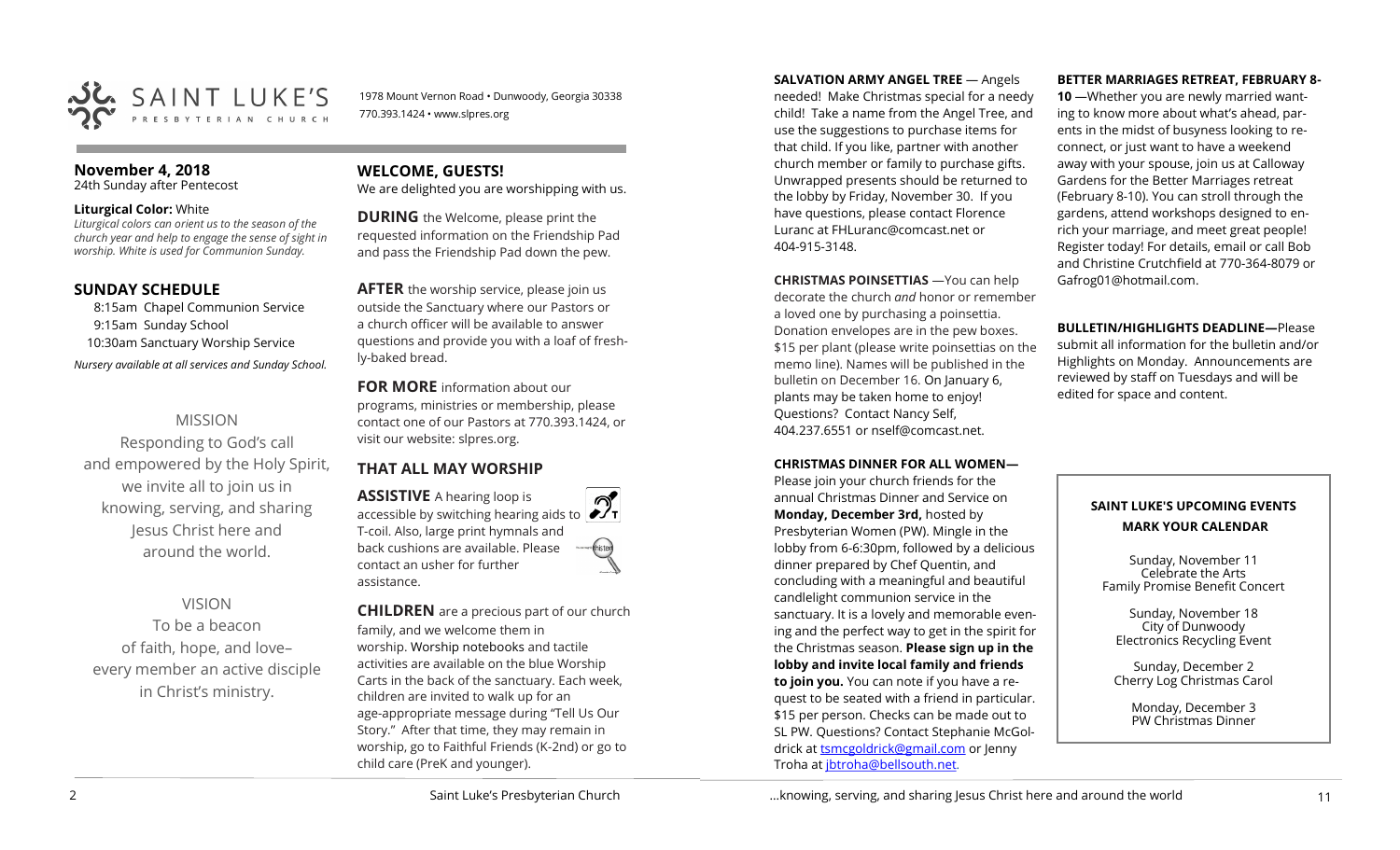# ADULT MINISTRY

**Shannon Dill shannondill@slpres.org / 770.393.1424 ext. 229**   $\_$  ,  $\_$  ,  $\_$  ,  $\_$  ,  $\_$  ,  $\_$  ,  $\_$  ,  $\_$  ,  $\_$  ,  $\_$  ,  $\_$  ,  $\_$  ,  $\_$  ,  $\_$  ,  $\_$  ,  $\_$  ,  $\_$  ,  $\_$  ,  $\_$  ,  $\_$ 

#### **ADULT SUNDAY SCHOOL**

Individual classes have begun. Please see the website for a full description of each class. (http://slpres.org/program-ministries/adult-ministry/sunday-school)

Faith Foundations: Room 232 House to House: Room 203 Seasons of the Spirit: Room 231/233 Soul Food: Room 234/236

#### **FRIDAY MORNING MEN'S BIBLE STUDY**

Fellowship and Bible study every Friday from 6:40-8am in the Parlor with Dan Joyce.

#### **BIBLE STUDY: "WAYFARERS"**

Come join David, Shannon or Phil as this week's preacher leads a study of the scripture for the upcoming Sunday's worship. Meet on Wednesdays at 10am in the church library.

# YOUTH MINISTRY

**Phil Brown philbrown@slpres.org / 770.393.1424 ext. 238**   $\_$  ,  $\_$  ,  $\_$  ,  $\_$  ,  $\_$  ,  $\_$  ,  $\_$  ,  $\_$  ,  $\_$  ,  $\_$  ,  $\_$  ,  $\_$  ,  $\_$  ,  $\_$  ,  $\_$  ,  $\_$  ,  $\_$  ,  $\_$  ,  $\_$ 

#### **NOVEMBER 4**

**Sunday School:** Breakfast out, meet in lobby at 9:15am.

**No Youth Group** in evening because of Middle School Retreat.

#### **FAMILIES WITH COLLEGE STUDENTS**

Each year, Montreat hosts a College Conference, which features engaging keynote speakers, thought provoking workshops, meaningful worship services, and much needed sabbath in the mountains of North Carolina. We are excited to be taking a group to this year's conference, which will be **January 2-5, 2019**! If your college student would like to go, have them register at [https://tinyurl.com/SLCCM19.](https://tinyurl.com/SLCCM19) Don't hesitate to reach out to Erin Rugh (erinrugh@slpres.org) with questions.

## **In Preparation for Worship**

 "Where we love is home, Home that our feet may leave, but not our hearts."



## **Gathering Prayer**

**Chiming of the Hour**

**Prelude** Lord of All Hopefulness *arr. Gerre Hancock*

#### **Welcome and Announcements**

*If you are new to Saint Luke's today, welcome, we are so glad you are here! We have a gift of fresh bread we would love to give to you as a token of our gratitude. Please introduce yourself after worship to receive your welcome gift.*

*Please take the time now to fill out the Friendship Pads situated at the end of each pew. Write down your names and pass the pad down the pew, so that you may greet your pew neighbors by name and that we may know you are here.*

## **Call to Worship\***

- Leader: We praise you, O God, for the countless saints of history who have blazed a trail of faith and courage through time.
- **People: We praise you, O God, for the people who have been set apart in the world by their faith in you, standing up for righteousness, truth, and justice.**
- Leader: For all the saints who now worship forever in your presence, we praise You!
- **People: Surrounded by so great a cloud of witnesses, who have nurtured their faith in worship and work, let us joyfully give our praise to God!**

**Opening Hymn #732\*** Rejoice in God's Saints

## **Call to Confession\***

**Leader: The Lord be with you. People: And also with you. Leader: Let us pray.**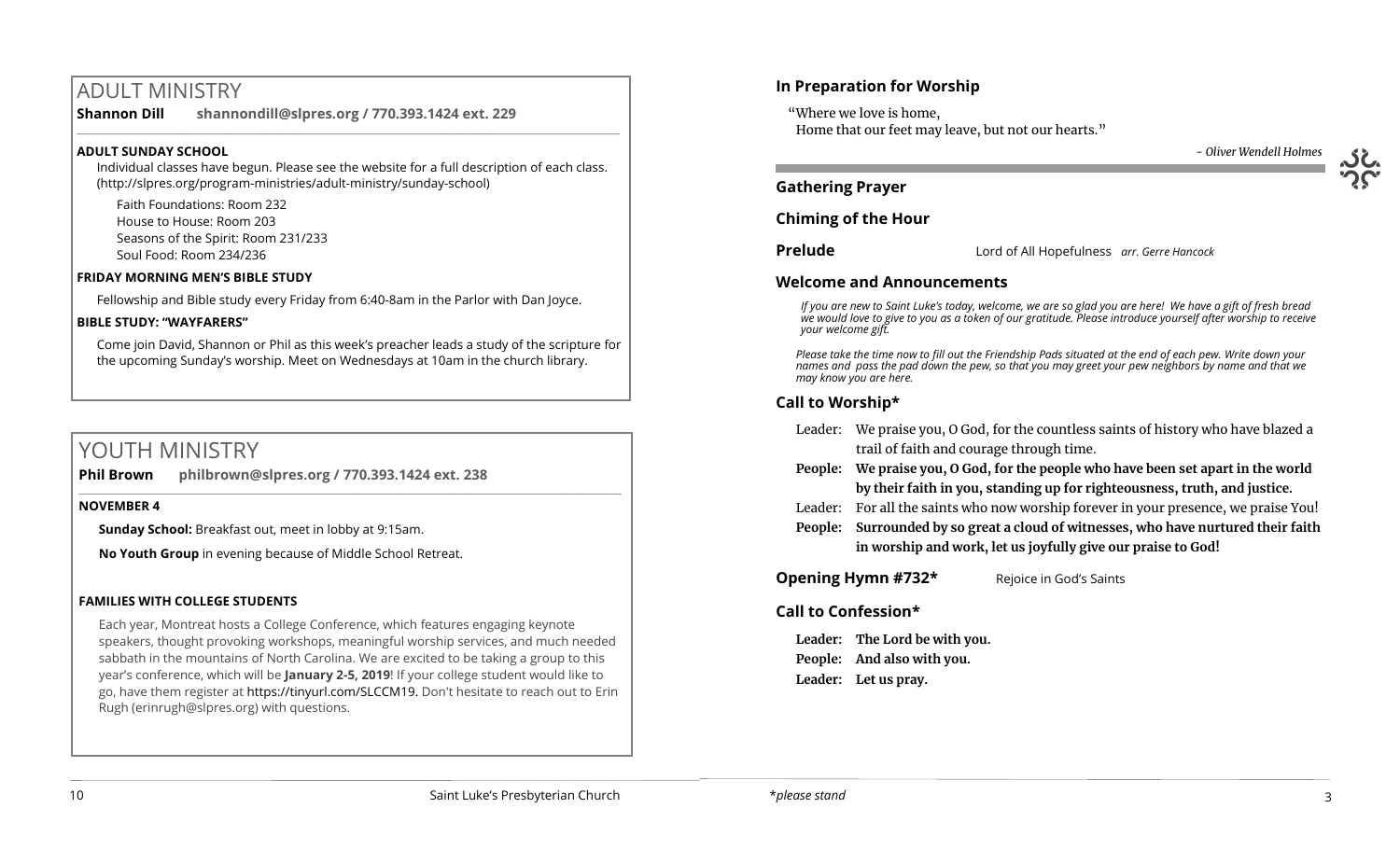#### **Prayer of Confession\***

**Faithful God, You have called us all to be saints, reflections of your grace. Forgive us for the times when we have preferred the darkness of our sin to the brightness of your glory. When we are tempted to forget our calling, remind us once again of the stories of your faithful people, who now surround us in this great communion of saints. Hear now our silent prayers of confession…** *(Silence is kept for personal reflection.)*

Leader: Lord, in your mercy. **People: Hear our prayer. Amen.**

## **Assurance of Forgiveness\***

**Song of Praise #582\*** Glory to God

## **Passing the Peace of Christ\***

Leader: May the peace of Christ be with you. **People: And also with you.** 

## **Prayer for Illumination Brian Cummiskey**

**Scripture Reading** 2 Kings 2:1-18, *pages 317-318 of the Old Testament* 

Leader: The Word of the Lord.

**People: Thanks be to God.**

**Tell Us Our Story Catherine Anne Thomas** 

*After Tell Us Our Story, parents may walk children 3 and younger to their classrooms in Sheppard Hall. Today is Sacrament Sunday for PreK through 3rd Grade. Communion is our focus today. Parents may register children in the narthex and pick up in The Harbor (room 213) after worship.* 

**Sermon** "Spiritual Inheritance" **David Lower** David Lower

# S P L A S H ! CHILDREN'S MINISTRIES

**Catherine Anne Thomas cathomas@slpres.org / 770.393.1424 ext. 228** 

#### **REGISTER YOUR CHILDREN ON REALM!**

Please let us know all the important information about each child in your family so we can better serve them with classes and events. Go to the slpres.org home page and look for the Children's Ministry post with details on how to register.

**\_\_\_\_\_\_\_\_\_\_\_\_\_\_\_\_\_\_\_\_\_\_\_\_\_\_\_\_\_\_\_\_\_\_\_\_\_\_\_\_\_\_\_\_\_\_\_\_\_\_\_\_\_\_\_\_\_\_\_\_\_\_\_\_\_\_\_\_\_\_\_\_\_\_\_\_\_\_\_\_\_\_\_\_\_\_\_\_\_\_\_\_\_\_\_\_\_\_\_\_\_\_\_\_\_\_** 

#### **BREAKFAST CLUB BEFORE SUNDAY SCHOOL!**

All first through fifth graders are invited to "ease in" to class time from 9:15 to 9:30am in the Sheppard Hall Loft. Come for eye-opening snacks, low-key activities, and conversation with friends and teachers!

#### **SACRAMENT SUNDAY IS TODAY!**

Our second Sacrament Sunday is today, November 4, and will focus on Communion. All children ages PreK through 3<sup>rd</sup> grade are invited to join us today and for future worship work shops, held on the **first Sunday of the month,** after Tell Us Our Story at 10:30am worship. We will focus on Communion in November, December, January and February; and Baptism will be our topic in March, April, and May. We will learn the hows and the whys of these important sacraments through stories, games, and other activities. For more information, please contact [cathomas@slpres.org.](mailto:cathomas@slpres.org)

# MUSIC MINISTRY

**Clair Maxwell clairmaxwell@slpres.org / 770.393.1424 ext. 227** 

#### **INSTRUMENTALISTS**

Our church orchestra will be participating in worship on the following dates: November 11 – 10:30 am – Commitment Sunday December 16 – 10:30 am – Lessons and Carols

 $\_$  ,  $\_$  ,  $\_$  ,  $\_$  ,  $\_$  ,  $\_$  ,  $\_$  ,  $\_$  ,  $\_$  ,  $\_$  ,  $\_$  ,  $\_$  ,  $\_$  ,  $\_$  ,  $\_$  ,  $\_$  ,  $\_$  ,  $\_$ 

#### **WESTMINSTER AND CHERUB CHOIRS**

Our children's choirs will be singing on the following dates: November 11 – 10:30 am – Westminster Choir only

December 16 – 10:30 am – Westminster and Cherub Choirs (Lessons and Carols)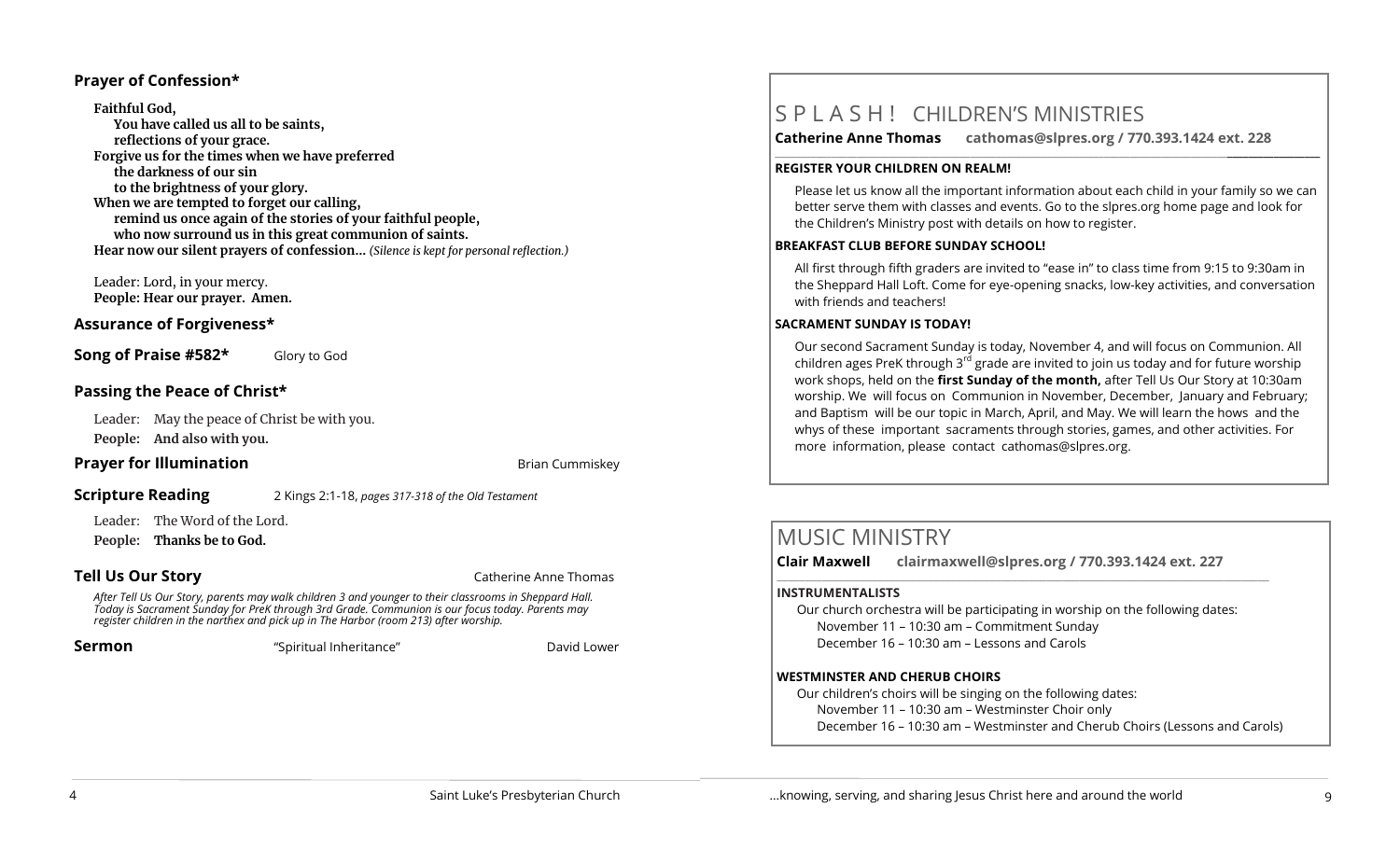# SUNDAY SPOTLIGHT:

**FAMILY PROMISE VOLUNTEERS NEEDED—** Our Family Promise guests arrived last weekend and will call Saint Luke's "home" through the afternoon of November 11. At this time, we have two families in the program with a total of two adults and five kids. There are lots of volunteer opportunities still available for this extended hosting time, and our guest families are truly grateful for your hospitality and assistance as they work to improve their life situations. To sign up, go to [https://tinyurl.com/FPSLPC10](https://tinyurl.com/FPSLPC10-2018)-2018 or contact Beth Underhill at bunderhill.mail@gmail.com.

کلہ **MENS BREAKFAST—9 AM, NOVEMBER 10th AT DODD STERLING UMC —** Please join us for our upcoming Mens Breakfast at Dodd-Sterling UMC (3272 Brown Mills Rd. SE, Atlanta, Ga.) on **November 10 at 9 am** for a hearty breakfast provided by the leadership at Dodd-Sterling. This is an annual celebration with our partner church for over the past 20 years where we have accomplished many achievements together, including the annual Habitat build. Rev. Powell will update us on their Caring for Others ministry that they launched last year and other topics of common interest to both of our congregations. For more information or to RSVP, contact Bob Shultz at [bobschultz9@icloud.com.](mailto:bobschultz9@icloud.com) For transportation, meet at the front parking lot at Saint Lukes at 8am to car pool to Dodd-Sterling. Departure will be 8:15am.

**CONGREGATIONAL MEETING ON NOVEMBER 11—** There will be a congregational meeting on November 11 immediately following the 10:30am worship service. The purpose is to elect at least four members to serve on the Officer Nominating Committee.

**FAMILY PROMISE BENEFIT CONCERT ON NOVEMBER 11 - Join us for a concert** to benefit Family Promise on Sunday, **November 11, 2018, at 5:00pm** in the Sanctuary. Hear choirs from Saint Luke's and Peachtree Road Lutheran Church, along with soloist, brass, percussion, handbells, piano and organ. Suggested donation is \$20.

#### **Litany of Remembrance** *(responsively)*

|         | <b>Eleany of Kenternorance</b> ( <i>responsively</i> )                    |
|---------|---------------------------------------------------------------------------|
|         | Leader: We praise you, O God, for all the saints who have gone before us: |
|         | People: the apostles and evangelists,                                     |
|         | the prophets and patriarchs,                                              |
|         | the followers of the way,                                                 |
|         | who have witnessed to your truth.                                         |
|         | Leader: We praise you, O God, for all the saints who have gone before us: |
|         | the reformers and theologians,                                            |
| People: | the hymn writers and the preachers,                                       |
|         | the pilgrims and pioneers,                                                |
|         | who have witnessed to your calling.                                       |
|         | Leader: We praise you, O God, for all the saints of our day and age:      |
|         | those who take a stand for civil rights,                                  |
|         | People: those who speak out against injustice,                            |
|         | those who live out their compassion for others,                           |
|         | whose life of faith is an inspiration to us.                              |
| Leader: | We praise you, O God, for all the saints who are yet to come:             |
|         | who will witness to your love,                                            |
|         | People: who will pass on the faith we share,                              |
|         | who will inspire future generations to believe in you.                    |
|         | For all the saints who now worship forever in your presence,              |
|         | we praise you!                                                            |

With all the saints, today we remember especially the members of the Saint Luke's Presbyterian Church family who died in the last year:

Gretchen Jean Keyser Jessie C. Gay, Jr. Doris Jacobs Hannaford Sharon Cutler John Calhoun Eagar, Jr. Charles Elbert Oxley

Mary Priscilla (Patty) Bowes Romana Amacher Richard (Dick) Edmonds Thacher Elizabeth (Libby) Bowman Ferrell Robert Thomas Johnson, Jr. Caroline Blake

(After these names are read, you are invited to say aloud the names of deceased family and friends you are remembering this year.)